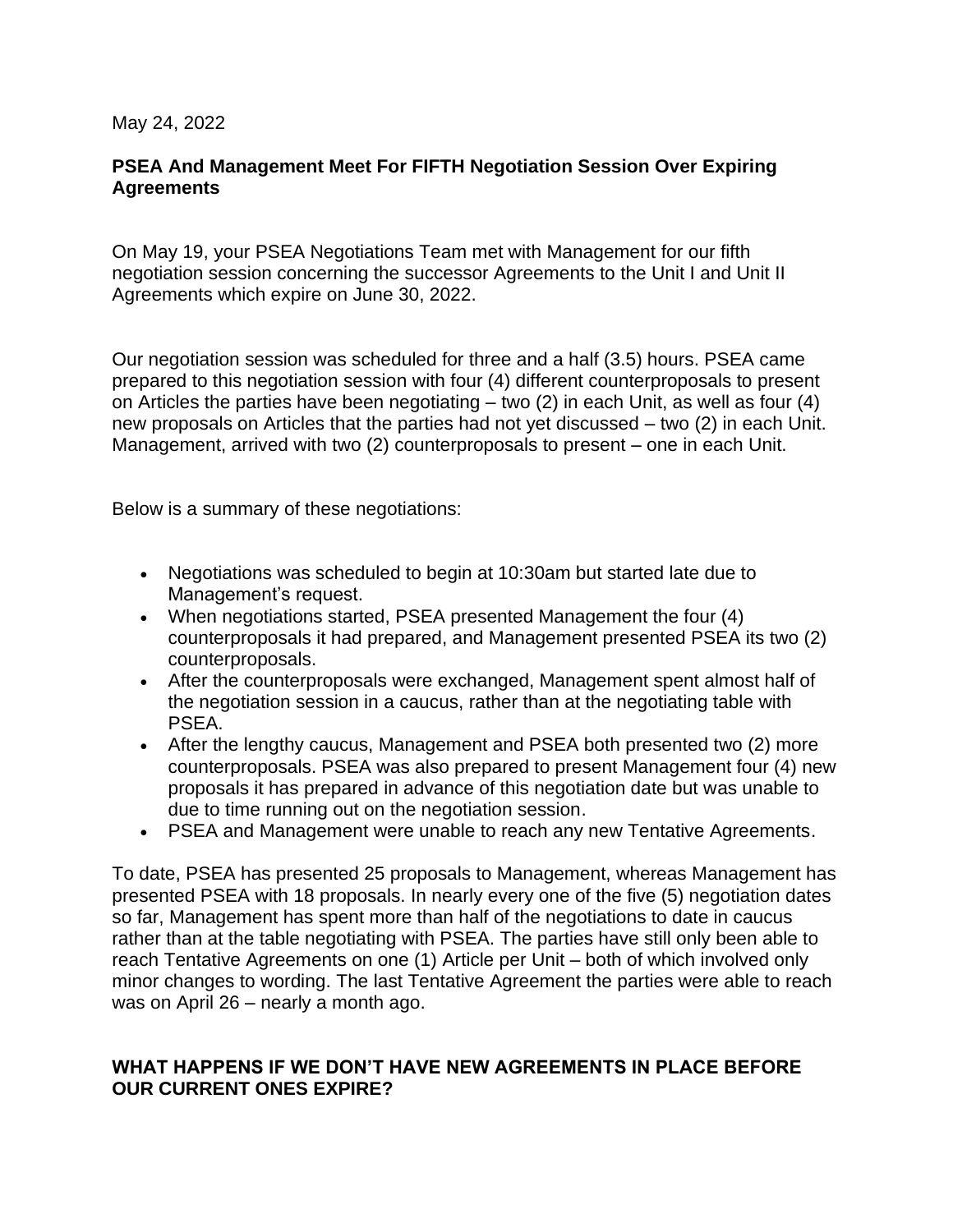Given Management's delay in starting these negotiations and only two (2) remaining Negotiations sessions we have on calendar before June 30, 2022, it is obvious that we will not conclude these negotiations before our Agreements expire. *What does this mean for PSEA Members?*

The first and most important thing this means is that your salary increases will be delayed. PSEA has always been able to negotiate retroactive raises, and we fully expect the salary increases we will be negotiating in these Agreements will be retroactive to July 1, 2022. Nevertheless, we know that Members need that money now, and we share your frustration at the impact that Management's delays will have on our pocketbooks.

The second thing to keep in mind is that even after the Agreements expire, all the rights and protections contained in those Agreements remain in place as "status quo terms and conditions" – meaning that Management cannot simply take any of those away unilaterally at expiration.

The third thing that expiration of our Agreements means is that various Management Rights provisions expire with the Agreements. Specifically, **Management's right to change employees' working hours unilaterally goes away at expiration**. Similarly, **the No Strikes provision of the Agreements also disappears at expiration** – meaning that after June 30 there is no longer any contractual prohibition on strikes by PSEA members. Of course, any work stoppages would need to be well-planned and coordinated to ensure maximum effectiveness.

## **WHAT'S NEXT?**

On May 24 (today), PSEA returns to the negotiating table with Management for three (3) hours in what is our next-to-last scheduled negotiation date before our Agreements expire on June 30. At this session, we are scheduled to discuss a total of 10 Articles – five (5) in each Unit. We also plan on discussing how PUSD is going to handle Juneteenth this year (which falls on June 20), given PSEA's position that President Biden's declaration of it as a national holiday means that it is now a paid holiday under our Agreements – and that our Members who work on Juneteenth are therefore entitled to additional compensation.

At this point, PSEA is actively exploring all its options – at the negotiating table, in the workplace, at the Public Employment Relations Board, and in the community – to pressure Management to speed up negotiations and bargain in good faith, so that our Members can receive the salary increases we all deserve. The most effective way to hold Management accountable to its obligation to negotiate in good faith so we can